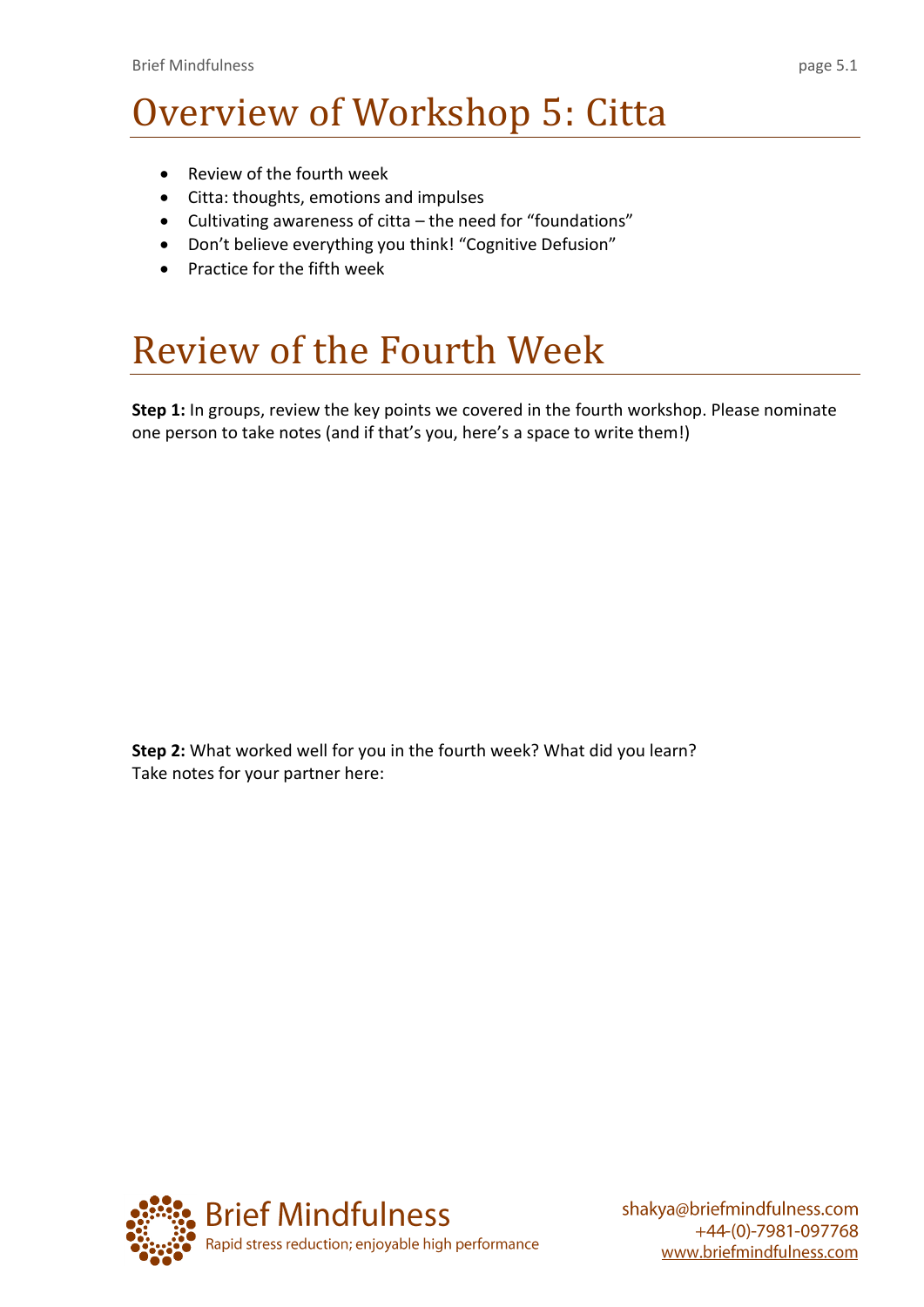# We have luxury...but do we have happiness?

Relative to other times in history and other places in the world, we are incredibly fortunate, we have incredible luxury.

Think of food and shelter: few of us in the west today have to worry about food or shelter. But for some people, that's their main concern.

Think of physical safety: few of us in the west today have personal experience of war. The story is very different in other parts of the world, and it was very different here only a few decades ago.

Think of food: In Tudor times, the Princess of Wales found it very hard to obtain a salad.

Think of music: before the 20<sup>th</sup> Century, to hear your choice of music you would have had to hire musicians to come and play, which would take the sort of time and money only available to the wealthiest citizens. But today, we can all hear whatever we want, whenever we want, wherever we go.

Think of communication: most of us can now communicate with anyone we want to, at any time, more-or-less instantly.

And yet….

Depression is growing. According to one study, the incidence of depression in pupils and students was 6 times higher in 2007 compared to 1938. The World Health Organisation predicts that it will be the 2nd largest disease burden in the world by 2020.

There seems to be an increase in interpersonal conflict and disharmony – polls suggest 80% of road users in the UK witness road rage (the highest rate in the world), 64% of office workers have experience office rage, 71% of internet users suffer "internet rage," and 25% of families have frequent and heated rows about who controls the TV.

We seem to be suffering from "Affluenza" – a term coined by Oliver James and defined as "a painful, [contagious,](http://en.wikipedia.org/wiki/Infectious_disease) socially transmitted condition of overload, [debt,](http://en.wikipedia.org/wiki/Debt) [anxiety,](http://en.wikipedia.org/wiki/Anxiety) and [waste](http://en.wikipedia.org/wiki/Waste) resulting from the dogged pursuit of more." There's certainly evidence that as people become more materialistic, their well-being decreases.

Looking at this whole picture, it's never been clearer that suffering is being generated by our own minds.

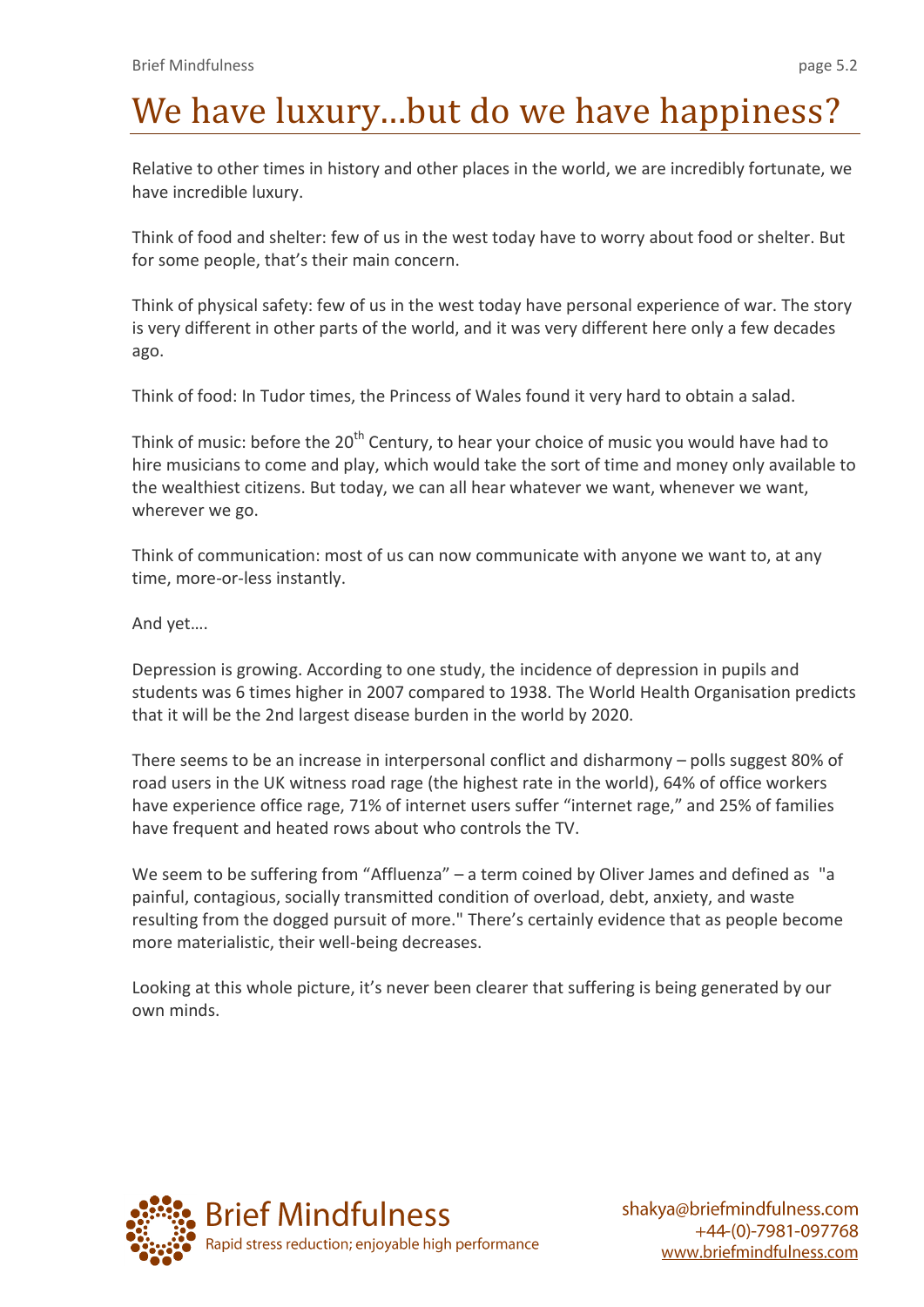# Cultivating Awareness of Citta



So, if the mind creates suffering, what can we do about that?

### Foundations

Everything we've done on the course so far will help:

- **Environment**: Fine-tuning our environment so it's tidier and more aesthetic, we're getting better quality input, in a more appropriate quantity, and with our tasks and responsibilities well-managed.
- **Sensations and their Qualities**: Paying attention to sensations and their qualities helps to open up a gap – so we have more chance of choosing our response.
- **Appreciative awareness**, raising the "happiness set-point."

#### Noticing Citta

What else can we do? Can we influence the direction of our minds, so we head less towards suffering and more towards enjoyment, freedom and happiness?

Yes, we can influence the direction – but it's not easy and takes careful setting up of conditions.

Before we can start to influence the direction of our mind, we need to become more fully aware of what's happening already. We need to become aware of our citta: thoughts, emotions and impulses.

(Next week's topic is making intelligent choices about which cittas to encourage and which to allow to fade away. But for now, it's a big enough challenge enough to notice what's happening.)

### The Challenge of Paying Attention to Citta

Noticing what's happening in the mind is harder than it sounds. The mind is very quick to make links and associations – as soon as a thought arises about dinner, a whole flood of further thoughts rush in, about what you might have, who's going to make it, what might happen

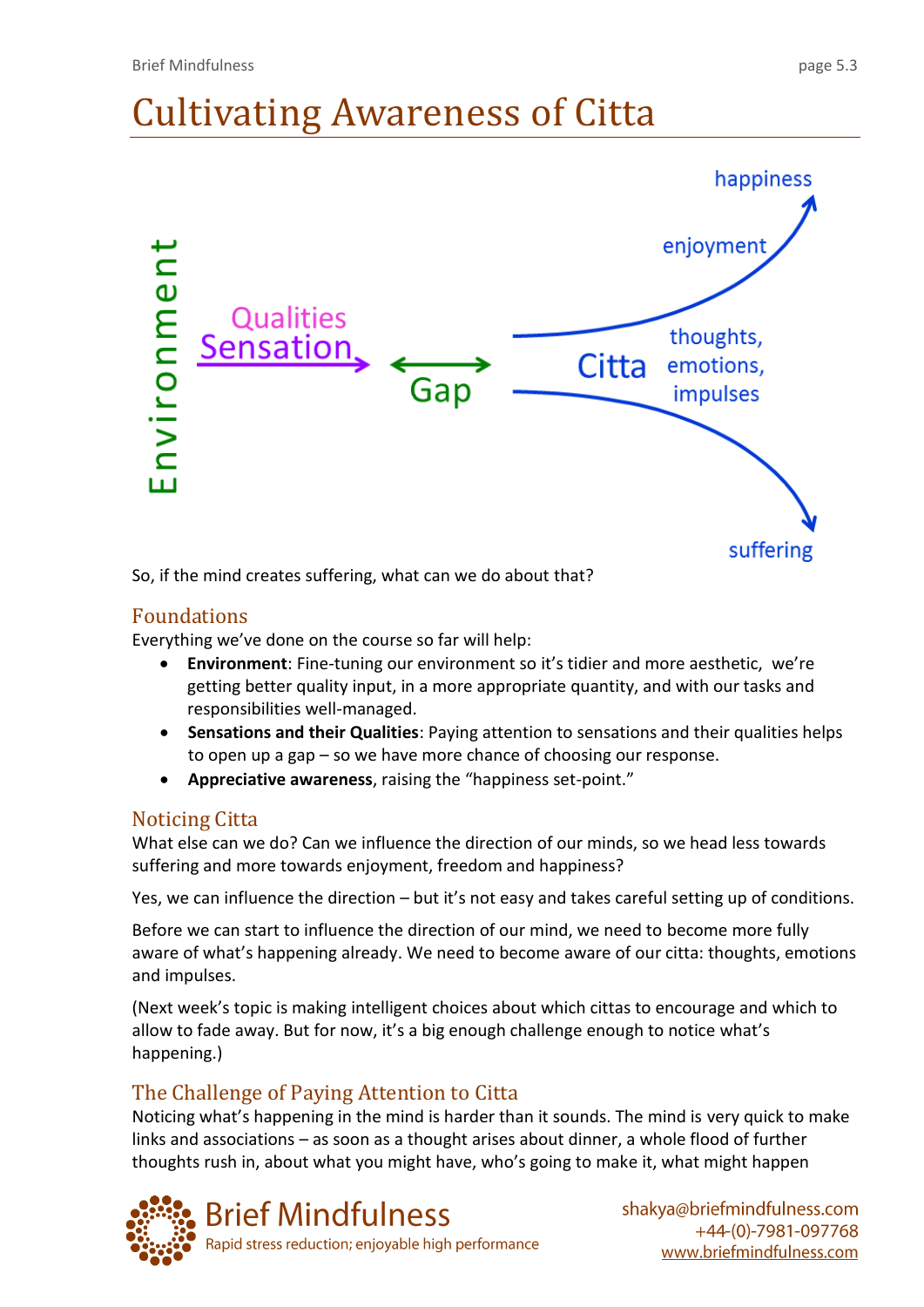- 1. Making sure your awareness is stronger than the citta, and
- 2. A technique called "Cognitive Defusion," summarised as "Don't Believe Everything You Think"

### 1. Awareness that's Stronger than Citta

If you have good strong awareness of sensations and their qualities, this will help. Body awareness is particularly helpful. This awareness creates a context, which gives you more chance of becoming aware of citta before getting caught up with it. You'll probably also get more magic moments: you'll "wake up to experience" more often, and so have more opportunities to return to awareness.

### 2. Don't Believe Everything You Think!

Julio came to me for coaching because he was getting extremely stressed about his MBA projects. He'd often get completely stuck, making no progress for days on end even as the deadline loomed.

As he described what was happening, he told me about the thoughts in his mind at the time:

- "I'm never going to get this done in time"
- "I can't do this"
- "I'm no good at this subject"
- "I'll never get my MBA"

With thoughts like that in his head, no wonder he was stressed! But what was worse – he was believing those thoughts. When he believed these thoughts, it seemed hopeless to even try, and he felt he had to look elsewhere to get satisfaction and feel OK about himself.

But he also told me about a set of presentations he and his fellow students had given to their tutors. He told me how the other students had all got very critical feedback, "been ripped to shreds" as he put it. He told me how almost all the feedback he'd been given was encouraging. He couldn't think of a single fellow student who'd got better feedback than him.

So was it true that he was no good at his subject, that he couldn't do the assignments, etc etc? Of course not! (In fact, Julio has extremely high standards, and wasn't relating to those standards in the best way – he needed a dose of appreciative awareness. But that's a slightly different story).

So Julio was believing thoughts that simply didn't hold up in the clear light of day. His example is extreme – but we all have thoughts arising in our minds, and they're not all true.

Even if they are true, are they helpful? "I'm never going to get this done in time" might well have been true for Julio, given his frame of mind at the time – but it wasn't the most helpful thought to focus on. He would have been better off just letting it go and focusing on making

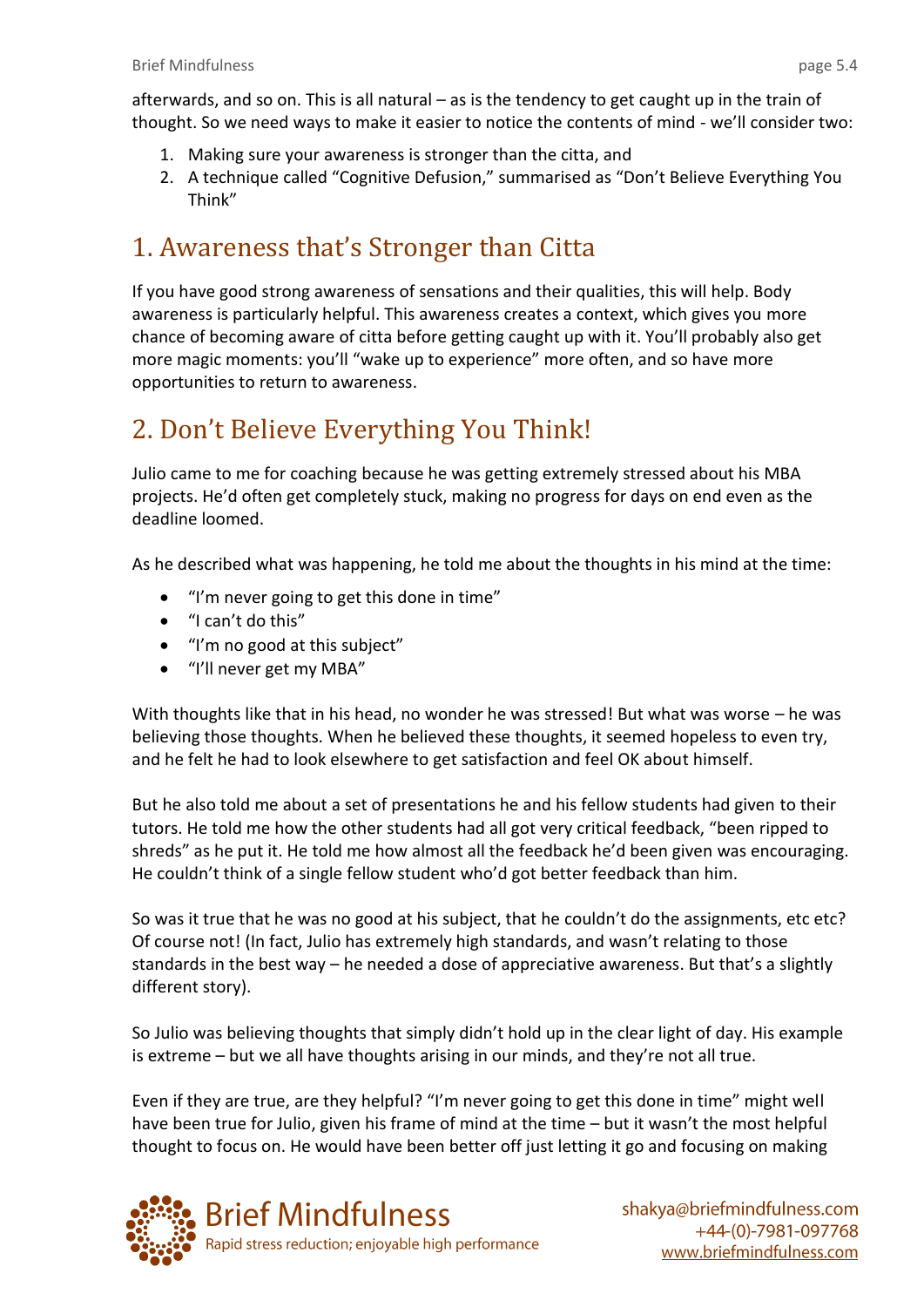progress. (Or even to ask himself "How can I get this done in time?" or "What do I have to do differently?" Questions like this can have a very powerful effect, re-orienting the mind towards a more constructive response).

The main learning here is that we don't have to believe every thought that arises in our minds. They may not be helpful, they may not be true.

### Observing Mind vs. Thinking Mind

"Don't believe everything you think" is a great slogan – but how do you do it? For this to make sense we need to step back and consider the "Observing Mind" and "Thinking Mind."

All through this course we have been building up the skill of noticing our experience – noticing what we can see, hear, taste, touch and smell through our senses. We've been learning to observe our experience rather than think about it. Or to put it another way, we've been learning to dwell in the "Observing Mind" rather than the "Thinking Mind."

We tend to perceive things differently from these two Minds. In the Thinking Mind, when we look around a room we perceive "table", "chair", "John", window, lamp etc – in other words, we perceive labels. Those labels come from our Thinking Mind, and they're very useful to help us navigate the world in an everyday way.

From the "Observing Mind" we perceive things differently. When we look around the room from the Observing Mind, we do so without interpretation and labelling – we simply notice what's there, sensations and qualities. We notice shape, colour, light, shade, texture, so on.

### Cognitive Defusion

Now here's the trick.

You might be surprised to learn that you can dwell in the Observing Mind and pay attention to the Thinking Mind. You can observe thoughts, emotions and impulses as they arise, hang around and fade away.

This skill is called "Cognitive Defusion." Normally the Observing Mind and the Thinking Mind are "fused" together – we're not observing our thoughts, we're identifying with them, thinking that "I am thinking this thought." But when we observe our Thinking Mind from our Observing Mind we have "defused" the two minds, and this gives us a tremendous boost in flexibility.

Defusion enables us stop believing everything we think, unquestioningly. It enables us to step back from thoughts and evaluate them. We can decide if they are helpful or unhelpful. If we decide they're helpful, we can follow them through. If we decide they are unhelpful, we can allow them to pass away in their own time, no harm done.

Let's try it out…

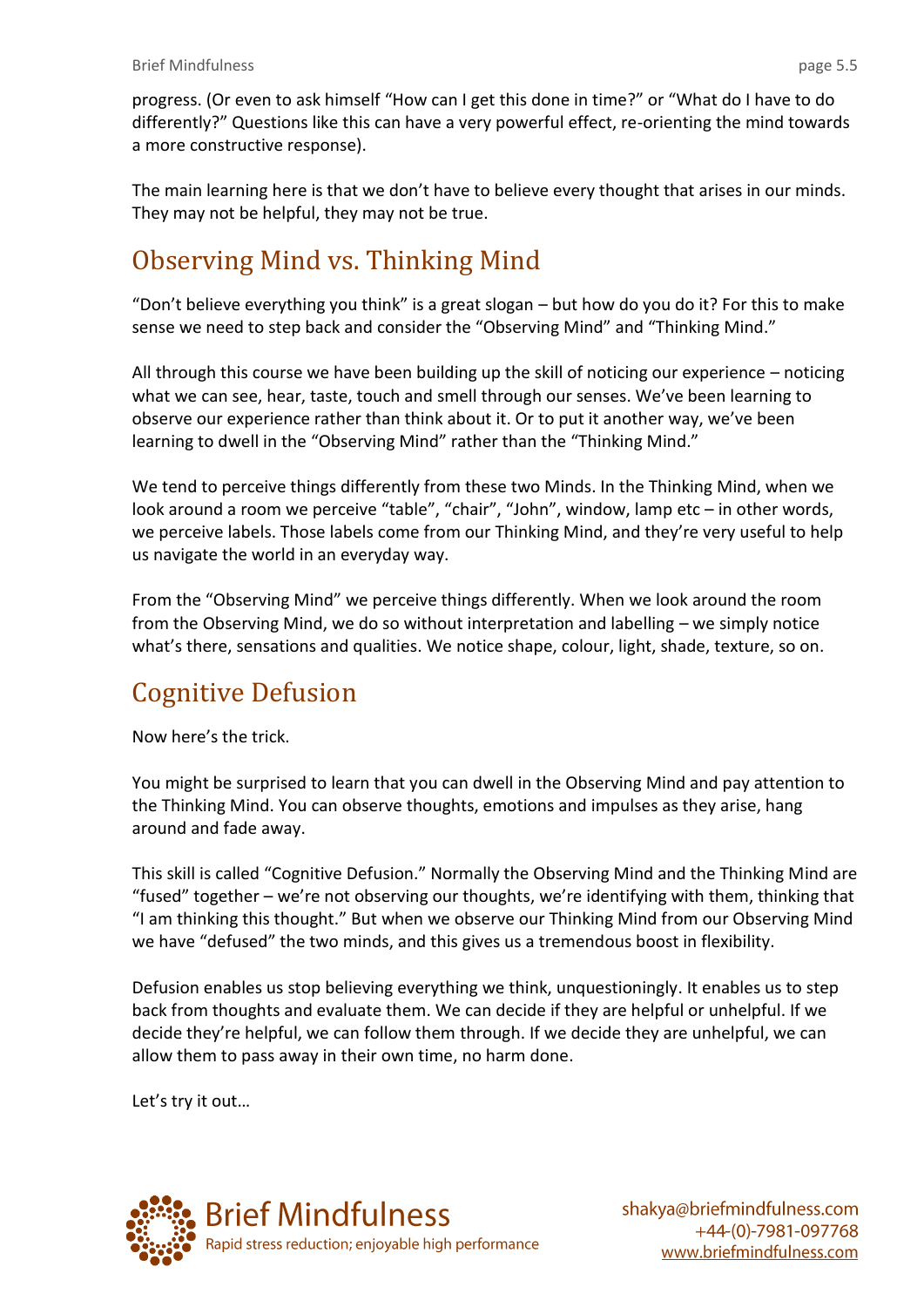# Defusing from Thoughts

Write down 3 thoughts.

- 1. The first thought will be of the form "I appreciate X". e.g. "I appreciate the lovely lunch I had today", "I appreciate Sandra giving me plenty of notice about the need to reschedule the meeting" etc etc
- 2. The second thought is of the form "Y shouldn't Z." e.g. "He shouldn't have spoken to me like that", "People shouldn't drive in the outside lane when they're not overtaking", "They shouldn't leave the kitchen in such a mess" etc etc.
- 3. The third thought is the same as the second, except it starts with "I'm having the thought that….". For example, "I'm having the thought that people shouldn't drive in the outside lane when they're not overtaking."

Write your thoughts here:

- 1. I appreciate \_\_\_\_\_\_\_\_\_\_\_\_\_\_\_\_\_\_\_\_\_\_\_\_\_\_\_\_\_\_\_\_\_\_\_\_\_\_\_\_\_\_\_\_\_\_\_\_\_\_\_\_\_\_\_\_\_\_\_\_\_
- 2. \_\_\_\_\_\_\_\_\_\_\_\_\_\_\_\_\_ shouldn't \_\_\_\_\_\_\_\_\_\_\_\_\_\_\_\_\_\_\_\_\_\_\_\_\_\_\_\_\_\_\_\_\_\_\_\_\_\_\_\_\_\_\_\_\_\_
- 3. I'm having the thought that example is shouldn't

When you've written down your three thoughts, start cultivating a general sense of body awareness, especially in your chest and belly.

When I say so,

- Notice how you're feeling.
- Think thought #1 (clearly vocalise it in your own mind)

\_\_\_\_\_\_\_\_\_\_\_\_\_\_\_\_\_\_\_\_\_\_\_\_\_\_\_\_\_\_\_\_\_\_\_\_\_\_

Notice any subtle, or not so subtle, changes in how you're feeling.

Repeat with thoughts #2 and #3. (At the end, you might like to think thought #1 again!)

What did you notice about the different effects of the different types of thought?

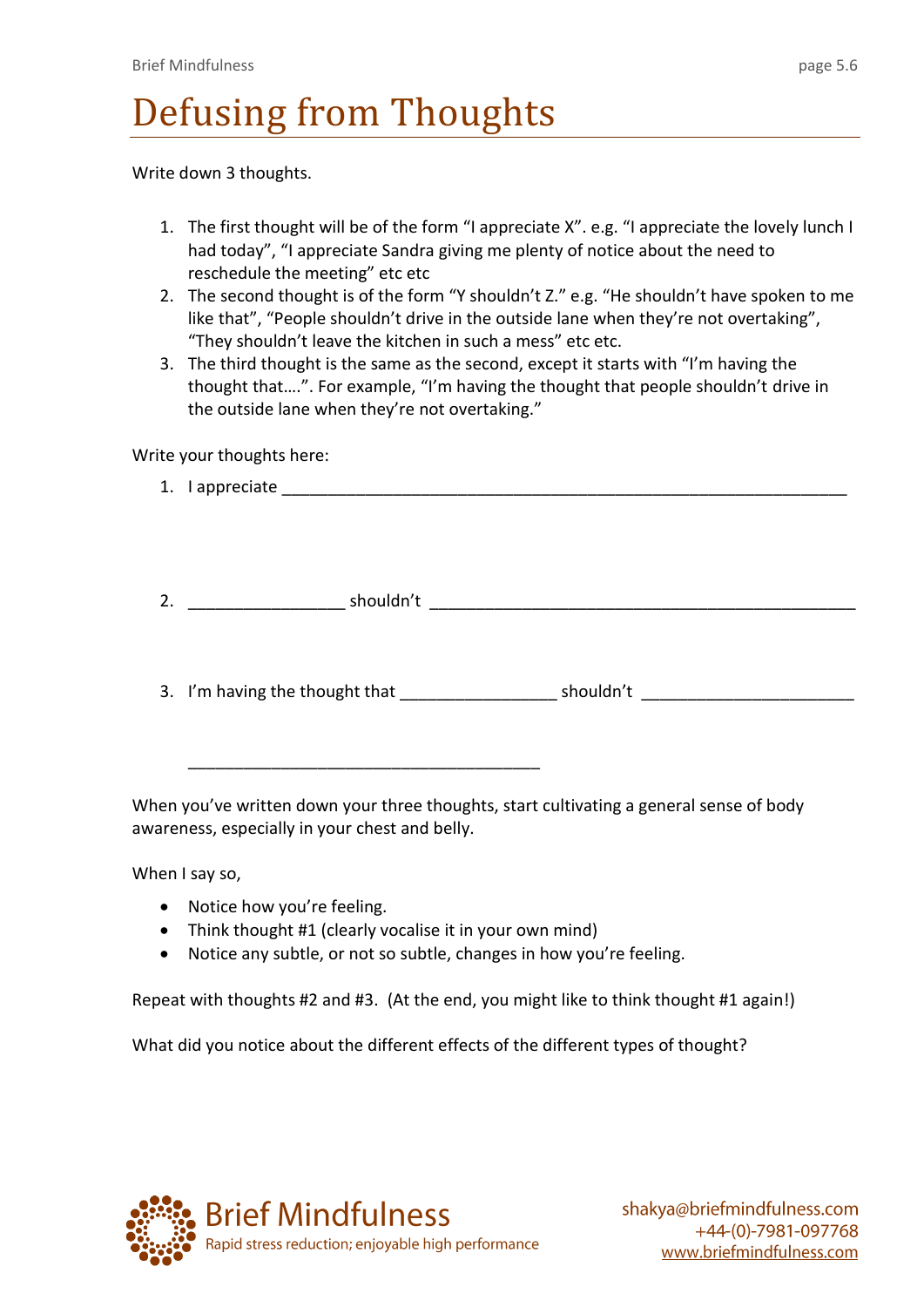## Citta Grid

| Thoughts | Emotions | Impulses |
|----------|----------|----------|
|          |          |          |
|          |          |          |
|          |          |          |
|          |          |          |
|          |          |          |
|          |          |          |
|          |          |          |
|          |          |          |
|          |          |          |
|          |          |          |
|          |          |          |
|          |          |          |
|          |          |          |
|          |          |          |
|          |          |          |
|          |          |          |
|          |          |          |

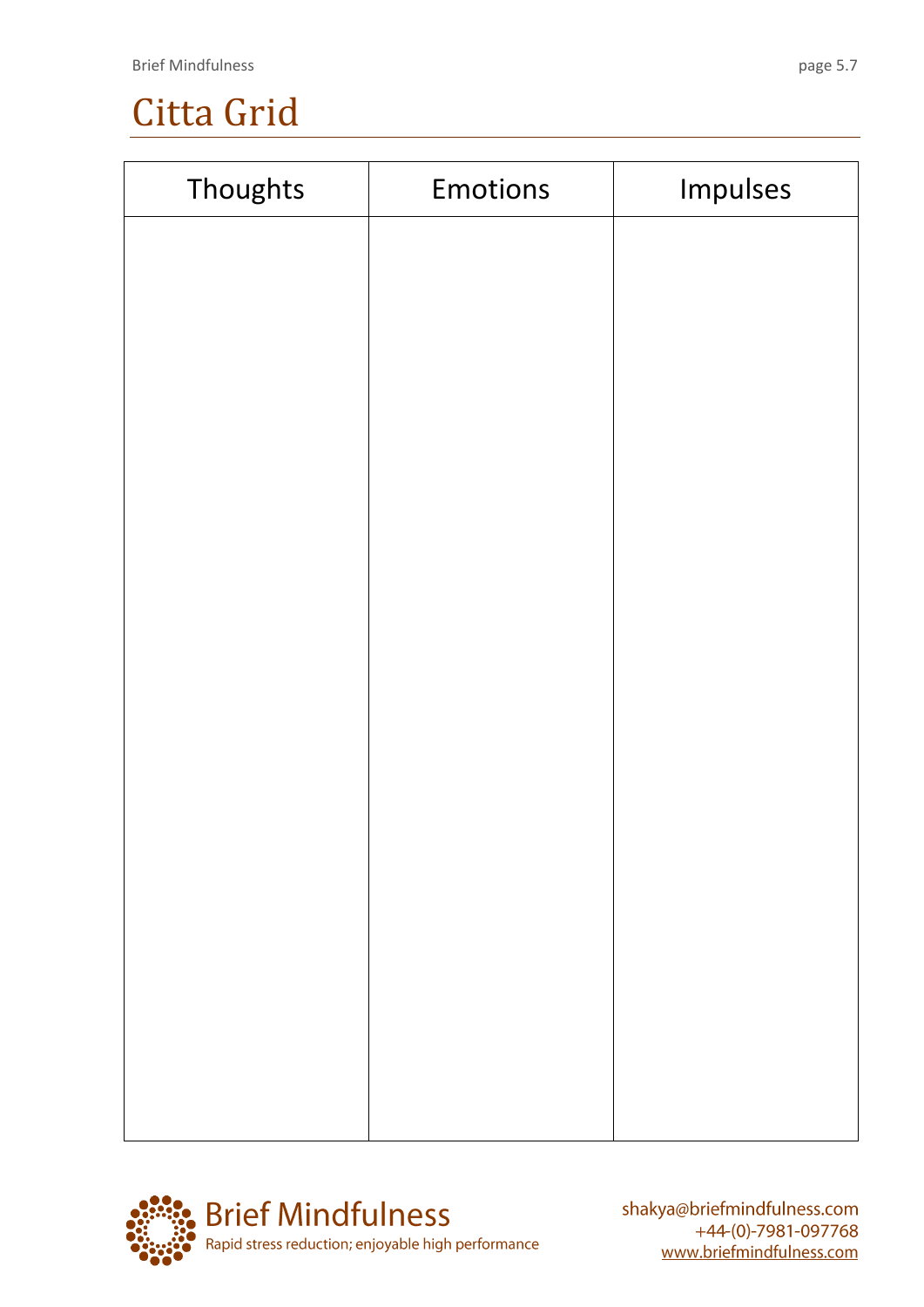# This Week's Brief Mindfulness Activities

#### Reconnect

When are you Reconnecting? How well are your reminders working? Any fine-tuning needed?

#### Mindful Activity

How is the mindful activity going? What are you noticing? To keep your mind interested, what other sorts of details could you be noticing?

#### Body Scan – 20 minutes this week

When is working best for you? Any fine-tuning needed?

#### Mindful Walk – focus on Citta

As you do your mindful "walk" this week, paying particular attention to your responses to things – noticing the thoughts, emotions and impulses that arise in relation to what you encounter on your walk.

3 Gratitudes How valuable are you finding this? Do you want to continue with it?

### **Remember to savour your MAGIC MOMENTS!**

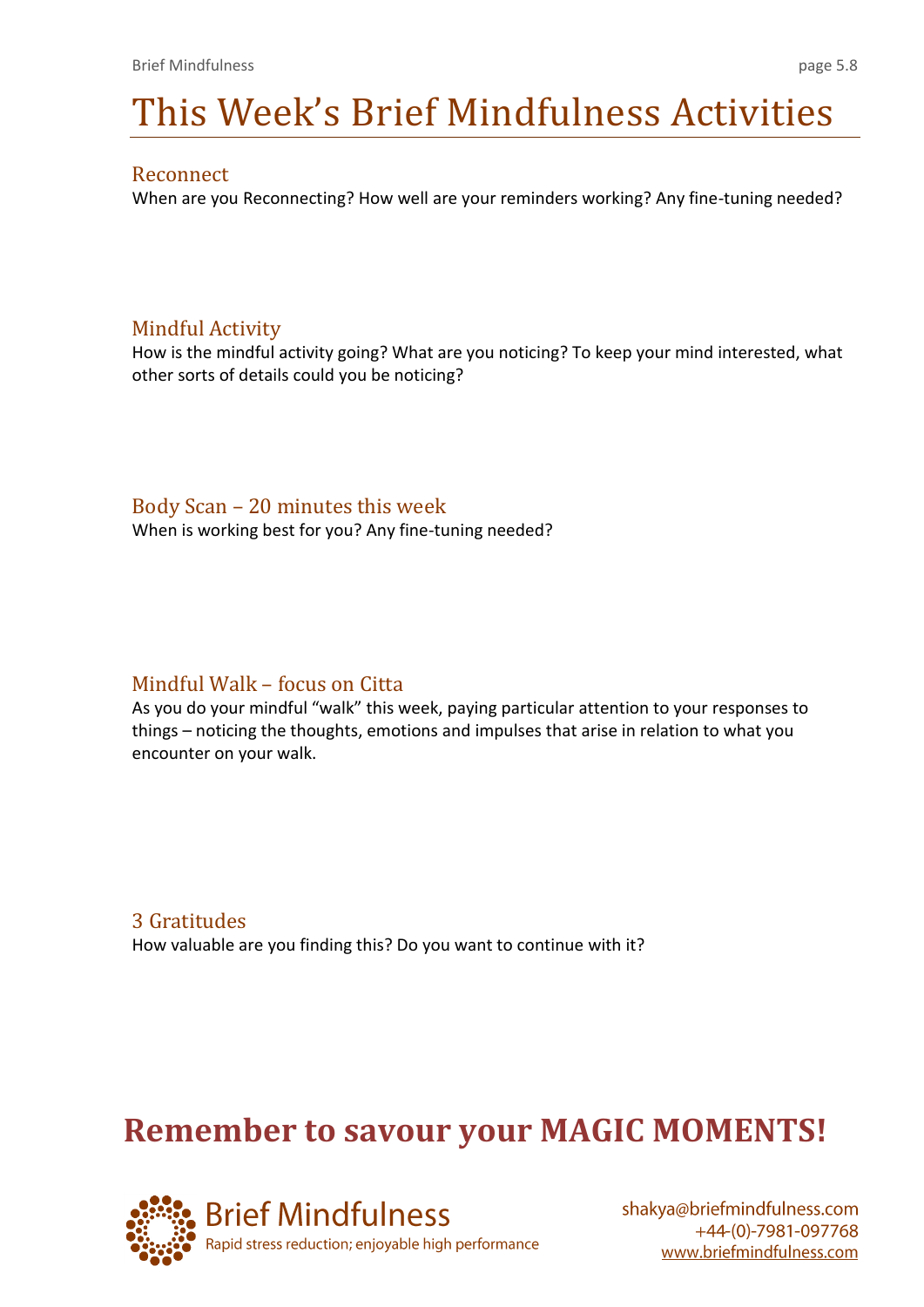## Week 5 Diary

| What citta did you notice? | impulses |      |      |       |                            |
|----------------------------|----------|------|------|-------|----------------------------|
|                            | Emotions |      |      |       |                            |
|                            | Thoughts |      |      |       |                            |
| Gratitudes                 |          |      |      |       |                            |
| Mindful<br>Walk            |          |      |      |       |                            |
| Mindful<br>Activity        |          |      |      |       |                            |
| Reconnect                  |          |      |      |       |                            |
| 20 minute<br>Body Scan     |          |      |      |       |                            |
|                            |          | Tues | Weds | Thurs | $\overleftarrow{\text{E}}$ |